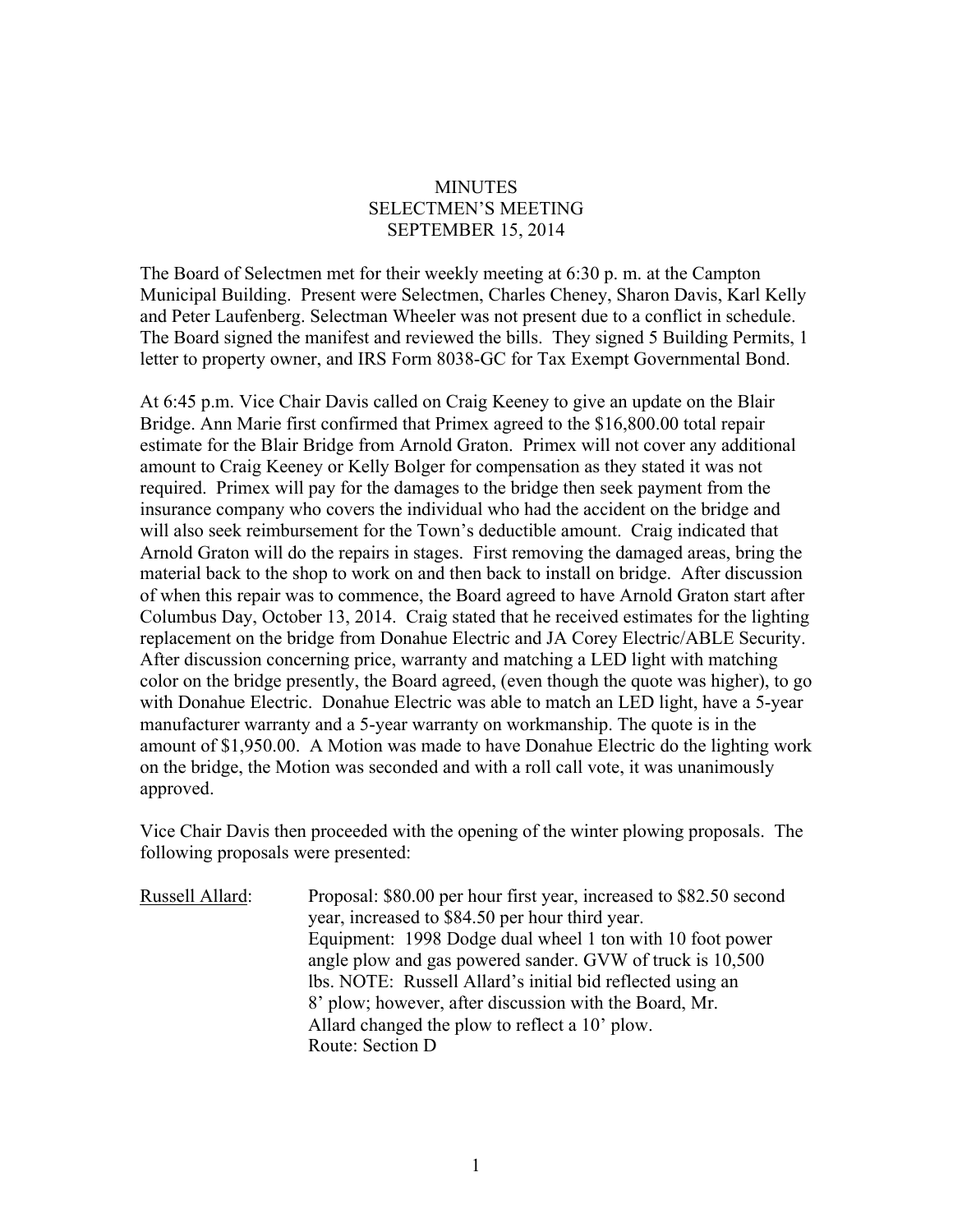## Alan Mann

Construction, LLC Proposal: \$75.00 per hour first year, increased to \$77.50 per hour second year, \$80.00 per hour third year. NOTE: This proposal reflects a \$2.50 per hour increase each year. The Board agreed to give (across the board) to each sub-contractors. Alan Mann's initial proposal was for a \$1.00 p/h increase for the second year and \$1.00 p/h increase for the third year. Equipment: 2008 Ford 550 dump with 9' plow, GVW 18,800 lbs. Hiway Super P sander  $-3$  yard capacity. Route: Section C

Jeffrey Hebda Evergreen Acres Landscaping, Snow Plowing and Trees

Services Proposal: \$75.00 per hour was the proposal for 3 years. As reflected in the Board's decision, the second year increased to \$77.50 per hour, third year increased to \$80.00 per hour. Equipment: Ford Super Duty Diesel F-550 Dual dump truck, ton and a half dual wheel, all-wheel drive, with deep lug snow tires and chains for ice. LED lighting front and rear. 11'6" heavy duty municipal snow plow and 2.5 cubic yard Super P sander included. Also a Ford F-350 one ton dual wheel diesel, all-wheel drive, with deep lug (6) snow tires and chains for icy conditions. LED lighting front & rear. 9'6" heavy duty V plow and 3.5 cubic yard Super P Sander included. Route: Section I

## Gregory Jencks, d/b/a

General Contractor Proposal: \$70.00 per hour was proposal. As reflected in Board's decision, second year increased to \$72.50 per hour, third year increased to \$74.50 per hour. Equipment: 2014 F-350 Ford Pickup, with 9' plow and sander. Route: Section H

A Motion was made and seconded to accept the snowplowing proposals with a \$2.50 an hour increase in the second and third years to help defray fuel cost increases. The vote was unanimous.

It was agreed that all sub-contractors will present Certificates of Insurance to the Town. It was also agreed that the Town will have the right to dismiss sub-contractors at any time due to poor performance and Sub-contractors could leave at their own discretion. There was also discussion that medical cards were necessary; however, there seemed to be some discrepancies in the law pertaining to same.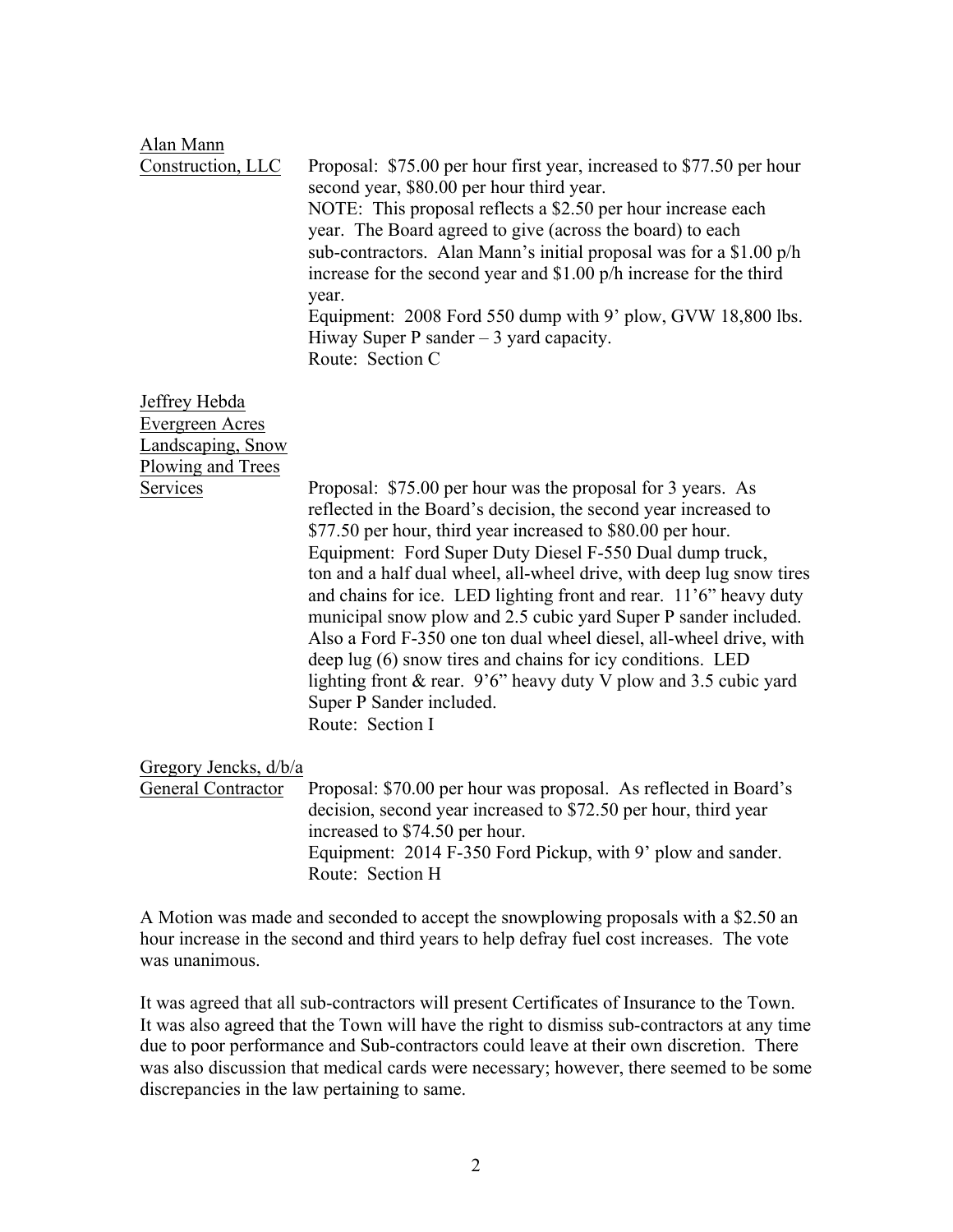Butch Bain requested that each contractor call him directly when they were "going off the Town clock" to do their own private jobs.

Vice Chair Davis called for a Motion to approve the Minutes and Non Public Minutes of the previous meeting. Vice Chair Davis and Selectman Cheney had some revisions. Vice Chair Davis then called on Selectman Laufenberg who made a Motion to approve the revised Minutes of 9/8/14 and approve the 3 sets of Non Public Minutes as written. The Motion was seconded by Selectman Cheney and with a roll call vote: Selectman Cheney – aye, Selectman Kelly – aye, Selectman Davis – aye, and Selectman Laufenberg – aye the revised Minutes and Non Public Minutes as written, were unanimously approved.

Vice Chair Davis then continued the meeting by calling on Ann Marie to review correspondence. Ann Marie indicated that Kelly Bolger received a quote for scheduled maintenance for the generator from Milton Cat. The quote for a 1 year annual maintenance is in the amount of \$800.00. A twice a year scheduled maintenance is in the amount of \$1,145.00. The quote included an extensive list of inspections to be performed which Ann Marie read to the Board. Kelly Bolger has a list that he will perform on a weekly basis and a once a month shut down of power. Lt. Josh Fitz will be Kelly Bolger's back up person for these weekly and once a month inspections. After discussion the Board unanimously agreed to the twice a year maintenance plan in the amount of \$1,145.00.

Ann Marie indicated that the Pemi Valley Chamber of Commerce & Visitors Information Center is presenting an invitation to check out the newest addition to the Mad River Coffee House on Wednesday, 9/17/14, from 5 to 7 p.m., at The Roaster Room at Six Flags Road, Campton.

North Country Council, Inc. forwarded information regarding mapping and study of broadband internet in New Hampshire. Ann Marie distributed the information to interested Board members.

Ann Marie indicated that Hoyle & Tanner forwarded the final box of documentation regarding the Blair Bridge Project and Craig Keeney agreed to go over the documentation. Craig suggested that he also have C.R. Willike of NH DOT Bureau of Planning and Community Affairs review the documents with him. The Board concurred.

Ann Marie reminded the Board that New Hampshire Municipal Association was having their 2015-2016 Legislative Policy Conference on Friday, September 26, 2014, at 25 Triangle Park Drive in Concord. The association is looking for an appointment of a voting delegate from each municipality; however, the Board agreed, at this time, not to appoint a delegate.

Ann Marie then proceeded to explain the statutory time lines for the special town meeting to be held on October 14, 2014. This special town meeting is to rectify a procedural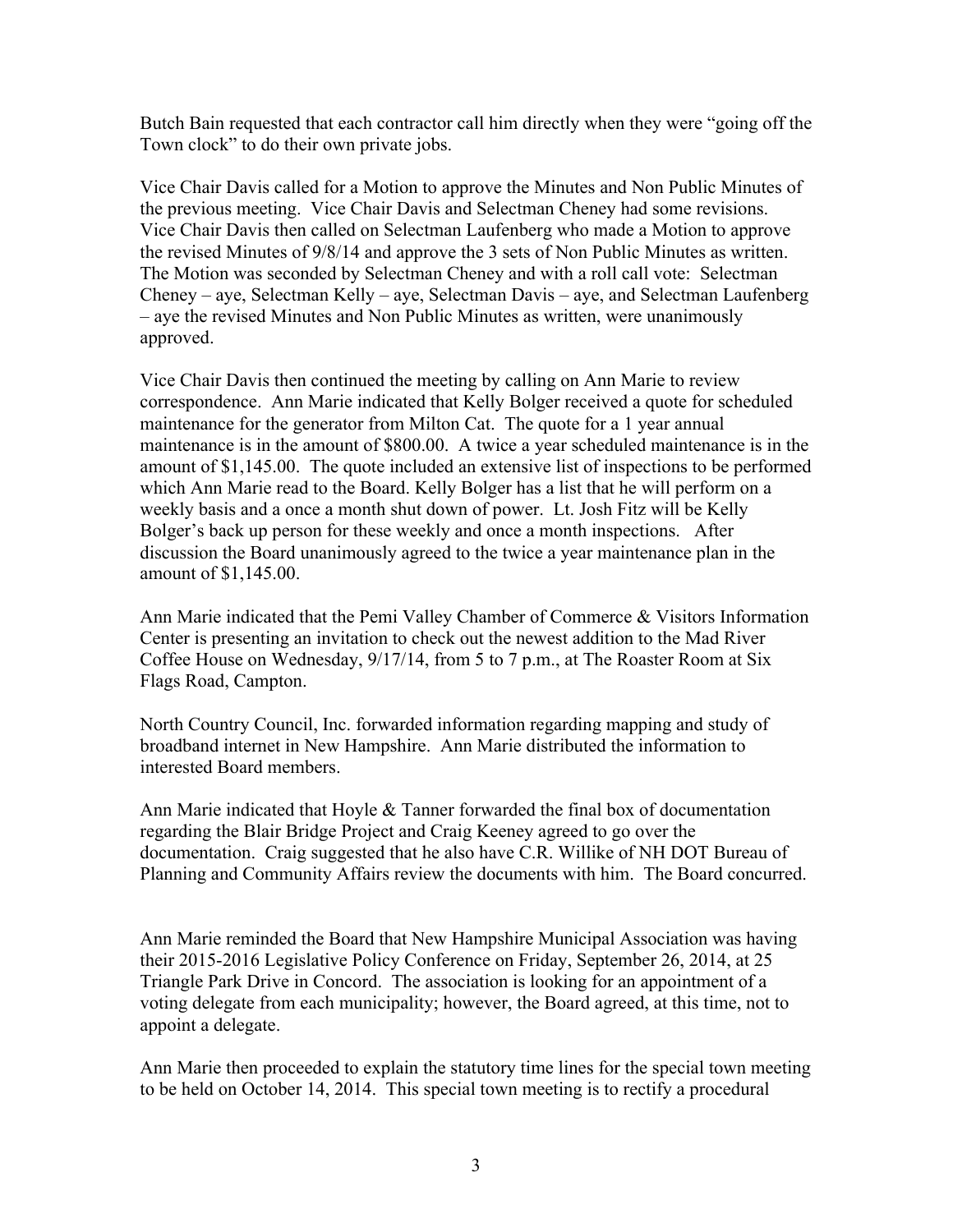defect. The Supervisors of the Checklist failed to post a notice of their meeting to make corrections to the checklist previous to the March Town Meeting within the required time frame. Ann Marie explained the steps of the process presented by Town Attorney's Office, Mitchell Municipal Group, P.A. The steps involved postings that had to be made by the Supervisors of the Checklist, publishing in the newspaper by the Supervisors of the Checklist, posting the warrant, session to correct the checklist, publishing the full text of special town meeting warrant in the newspaper, holding a public hearing on October 6, 2014, additions and corrections to the previously posted checklist must be prepared and posted on October  $10^{th}$  and then the special town meeting on October 14, 2014. Ann Marie explained that the steps need to be followed explicitly or the Town will not get the Bond for the Beebe River Road betterment. Ann Marie also presented to the Board the two warrant articles to be voted on at the special town meeting.

Vice Chair Davis then proceeded with Other Business – Selectmen's Input and called on Selectman Kelly. Selectman Kelly stated that the Attorney General's Office indicated to the Moderator that we need one more voting booth as one booth is needed for every 150 registered voters in Town. Also, the Secretary of State's Office stated that a hearing impaired tented booth is needed for the fax/phone line in the booth. Selectman Kelly suggested that the Board have a checklist to review with the Town Moderator after setting up the Community Room for the elections.

Vice Chair Davis informed the Board that she, Selectman Kelly and Kelly Bolger met with Paul Hatch of Emergency Management, and Perry Plummer, Director of Homeland Security and Emergency Management, Police Chief Warn and Fire Chief Defosses today regarding the Emergency Management Equipment Grant. Vice Chair Davis expressed it was a very good meeting and some very honest answers to questions were received. She explained, as it was pointed out at the meeting, that all towns are in need of radios so the number of radios requested had to be reduced. However, the Town will be receiving all the necessary equipment for the Emergency Operation Center in the Community Room at the Municipal Building. The only thing the Town will not receive is the flat screen for the Selectmen's Office. A copy of the revised grant will be forwarded to Kelly Bolger for approval purposes, then it goes to the Governor and Governor's Council and then back to the Town for a Public Hearing.

Selectman Laufenberg informed the Board that he and Selectman Wheeler met with the joint Fire Equipment Committee again and they have signed off on the truck issue. They are getting rid of engine 5 and the current rescue vehicle and propose to purchase a heavy duty rescue vehicle. The Fire Department will be budgeting the purchase of 30 air packs; however, they will be spreading the purchase over two years. Selectman Laufenberg stated the meeting went well.

There being no further business, Vice Chair Davis declared the meeting adjourned at 8:17 p.m.